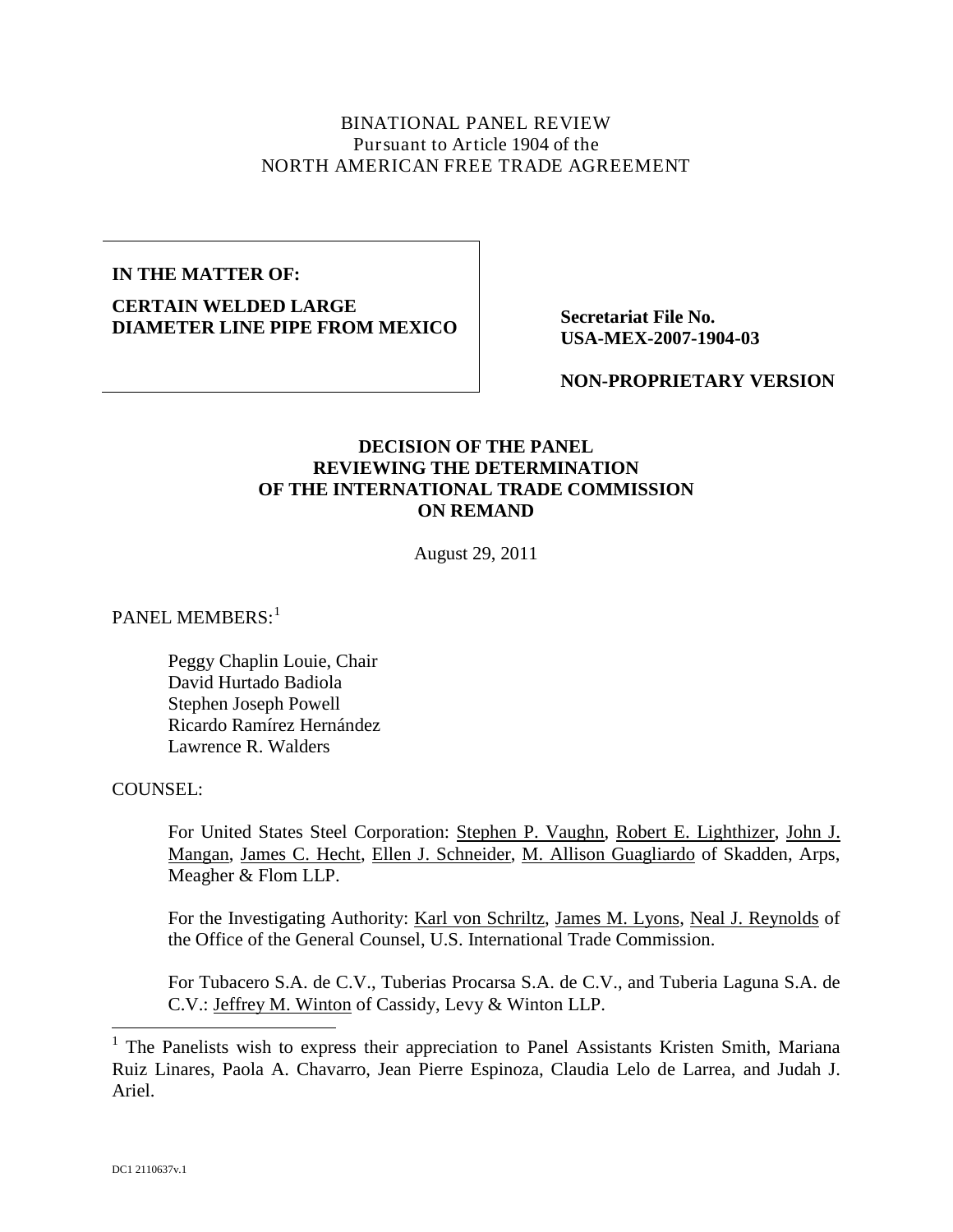# **Table of Contents**

|      |           |  | Page |
|------|-----------|--|------|
| II.  |           |  |      |
| III. |           |  |      |
|      | A.        |  |      |
|      | Β.        |  |      |
| IV.  |           |  |      |
|      | А.        |  |      |
|      | <b>B.</b> |  |      |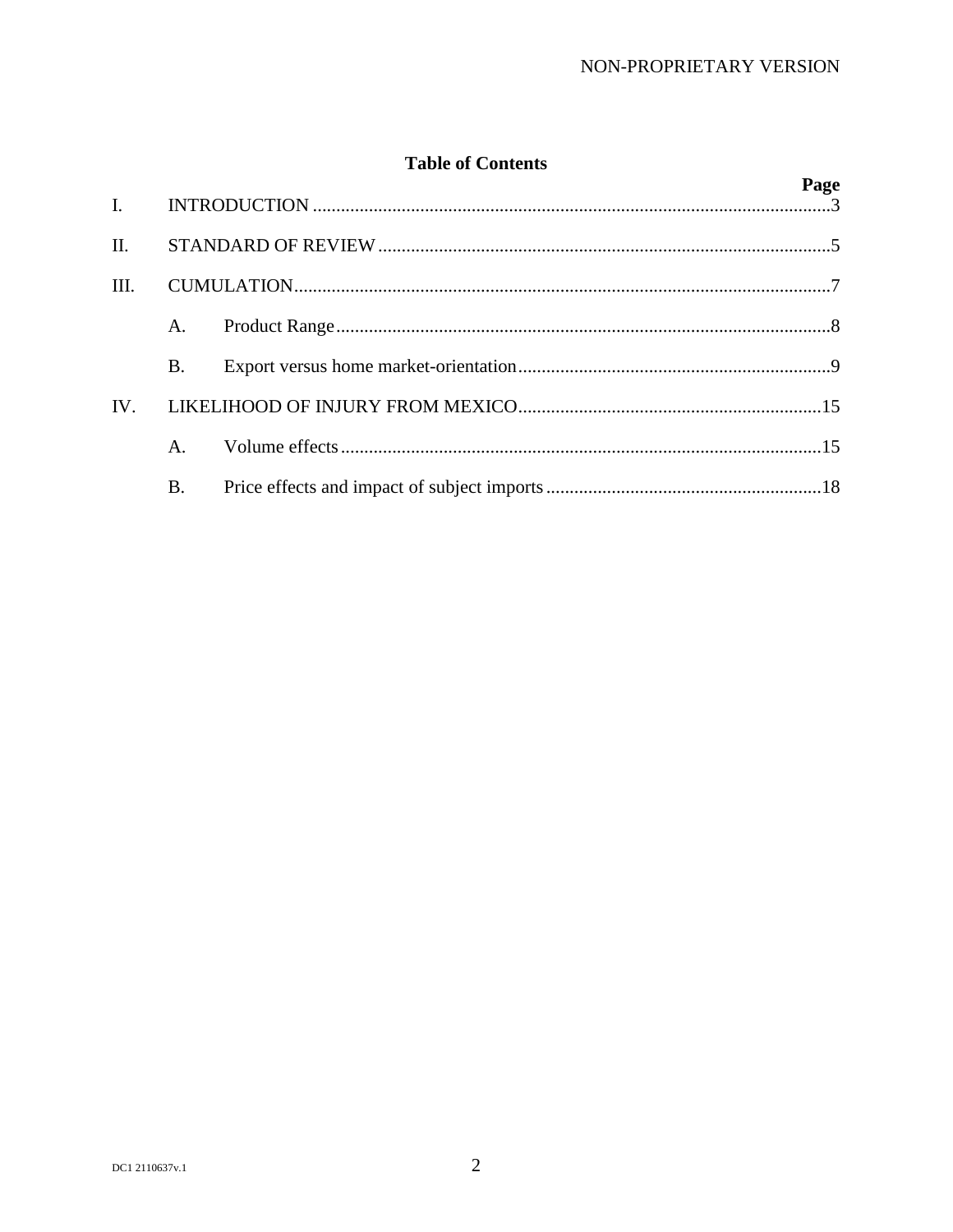### <span id="page-2-0"></span>**I. INTRODUCTION**

On October 2, 2007 the International Trade Commission ("Commission or ITC") determined that revocation of the antidumping duty order on Certain Large Diameter Line Pipe ("CWLDLP") from Mexico would not likely result in the continuation or recurrence of material injury to the domestic industry within a reasonably foreseeable time. On November 21, 2007 U.S. Steel requested a binational panel review of the Commission's determination.

On January 18, 2011 the Panel issued its decision affirming in part and remanding in part the Commission's determination. The Panel remanded the determination so that the Commission could consider an amended response to the foreign producers' questionnaire that the Mexican producer Procarsa, S.A. de C.V. ("Procarsa") attempted to file well after the Commission issued its determination. The Commission had refused to consider the revised questionnaire response because it was untimely.

On remand, the Commission placed the revised Procarsa questionnaire response on the record and invited comments from the parties. After considering the information in the revised questionnaire response and the parties' comments, the Commission reaffirmed its determination not to cumulate imports from Mexico and Japan, and its determination that revocation of the order regarding imports from Mexico would not result in continuation or recurrence of material injury to the domestic industry. $2$ 

The Panel decided to take judicial notice of the revised Procarsa questionnaire response because certain information in the response could have led the Commission to reach a different conclusion regarding cumulation and injury if the Commission had been aware of this

<span id="page-2-1"></span><sup>&</sup>lt;sup>2</sup> Commissioner Pinkert, who made a negative determination for Mexico in the Commission's original determination, voted in the affirmative in the Remand Determination.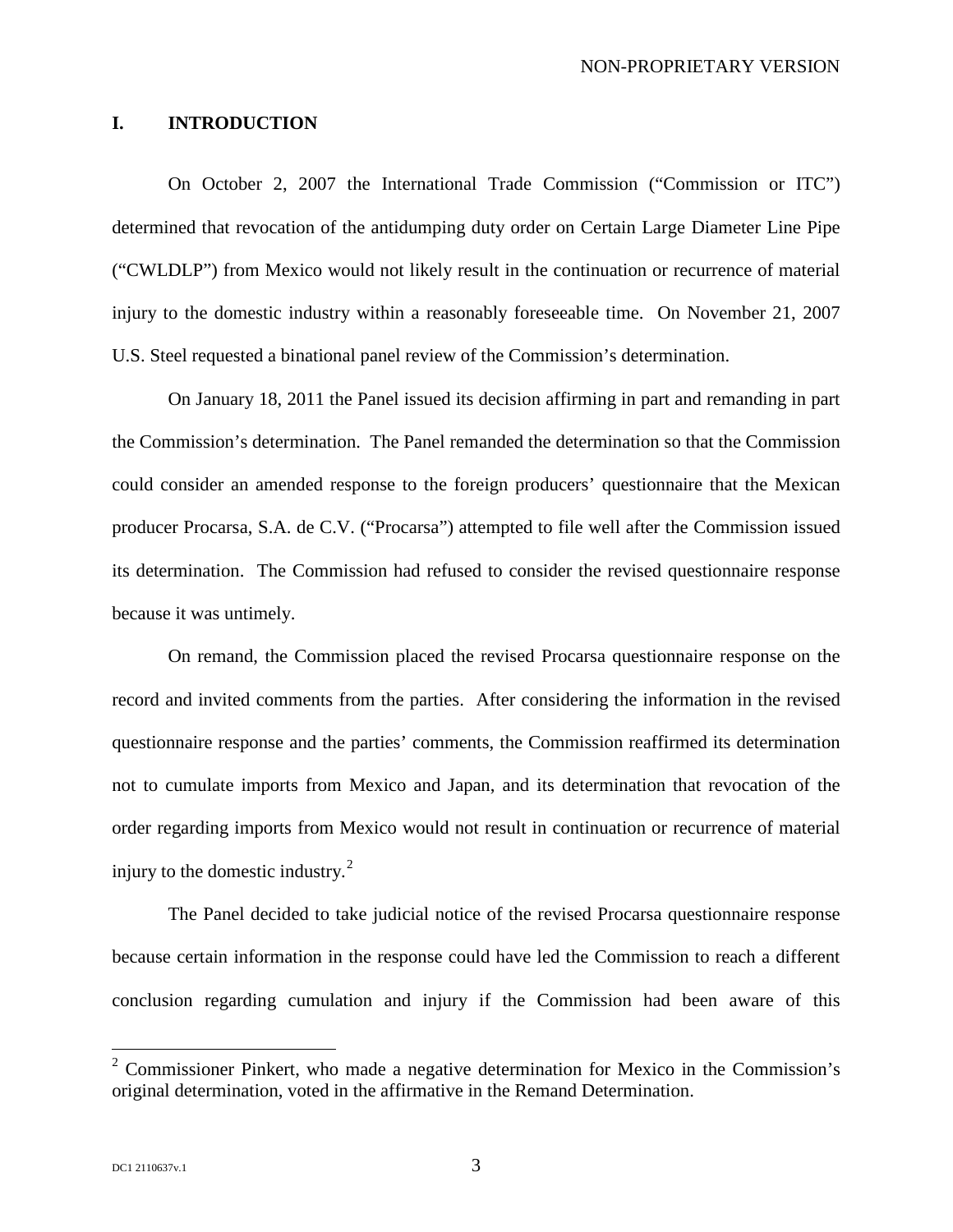information during the investigation. The Panel concluded that the revised information could have affected the Commission's evaluation of the following issues:

1. Export versus home market-orientation Procarsa reported that it [had established a new production line] and that it is in the process of [qualifying its CWLDLP process of [qualifying its CWLDLP process of [qualifying its CMLDLP process of  $\sim$  1.5 customers.] The Panel found that this assertion suggests that Procarsa expects to  $\lceil \cdot \cdot \cdot \rceil$  its exports to the United States [once its CNLD production] in the near future. This statement, together with the fact that prior to the imposition of the antidumping duty order the United States market was the principal export market for the Mexican industry, indicated to the Panel that this corrected information might have influenced the Commission if the information had been available prior to its decision.<sup>[3](#page-3-0)</sup>

2. Presence in the U.S. Market

Procarsa's [

determined its new production in the geographical line with the geographical

proximity between the United States and Mexico could have had a considerable impact on the presence of Mexican imports in the U.S. market, and thus could have changed the Commission's decision had it known of the corrected data at the time of its determination.<sup>[4](#page-3-1)</sup>

3. Capacity Trends

The [increase in Process in Process in Process in Process in Process in Process in Process in Process in Process in Process in Process in Process in Process in Process in Process in Process in Process in Process in Process material injury. The Panel found that "the new data are indeed potentially outcome determinative" with respect to three of "the Commission's four findings in support of its

<span id="page-3-0"></span> <sup>3</sup> Panel Decision at 34.

<span id="page-3-1"></span> $^{4}$  *Id.* at 35-36.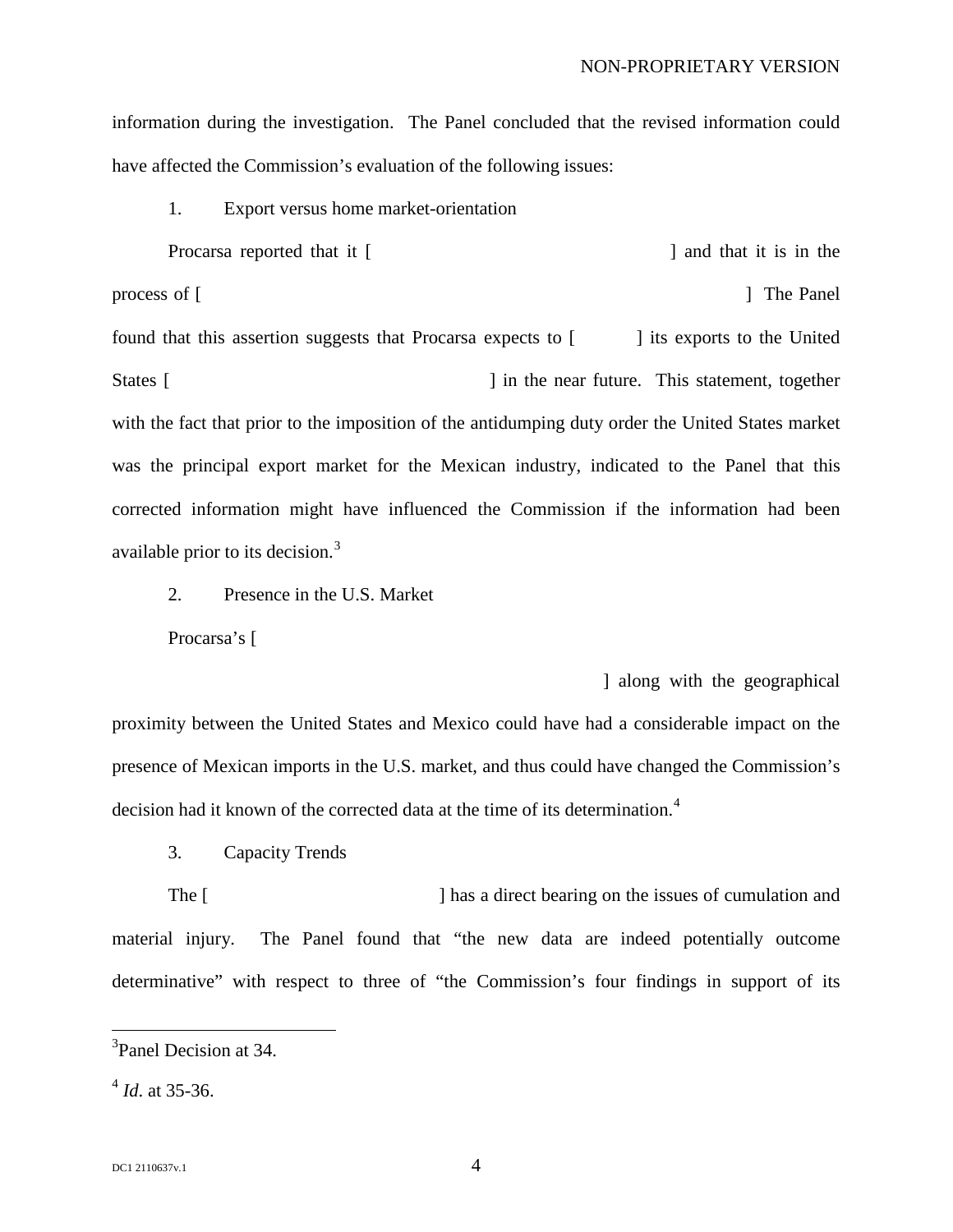determination not to cumulate the reviews of Mexico and Japan based on the differences in the conditions of competition between them . . . {and} its likely injury analysis" for Mexico, including its findings on the Mexican industry's "{e}xport versus home market orientation". "{p}resence in the U.S. market," and  ${c}$ } apacity trends."<sup>[5](#page-4-1)</sup>

On remand the Commission evaluated these factors in light of the revised information and affirmed its previous negative determination regarding Mexico.

#### <span id="page-4-0"></span>**II. STANDARD OF REVIEW**

Pursuant to NAFTA Article 1904(3), this Panel must apply the standard of review and general legal principles that a U.S. court would apply in review of the Commission's determination. The applicable standard of review is found in Section 516a(b)(1)(B) of the Tariff Act of 1930, as amended, which requires us to hold unlawful any "determination, finding, or conclusion found . . . to be unsupported by substantial evidence or otherwise not in accordance with law.<sup>[6](#page-4-2)</sup>

In the initial Panel proceeding U.S. Steel argued that the Commission acted contrary to law when it decided not to cumulate because of differences in the conditions of competition between imports from Japan and Mexico and between these imports and the domestic like product. The legal issue was resolved when the Panel held that the Commission has the discretion to consider differences in conditions of competition when considering whether to cumulate subject imports in a sunset review, based on the decision of the Court of Appeals for

<span id="page-4-1"></span> <sup>5</sup> *Id.* 33, 35, 36.

<span id="page-4-2"></span> $6$  19 U.S.C. § 1516a(b)(1).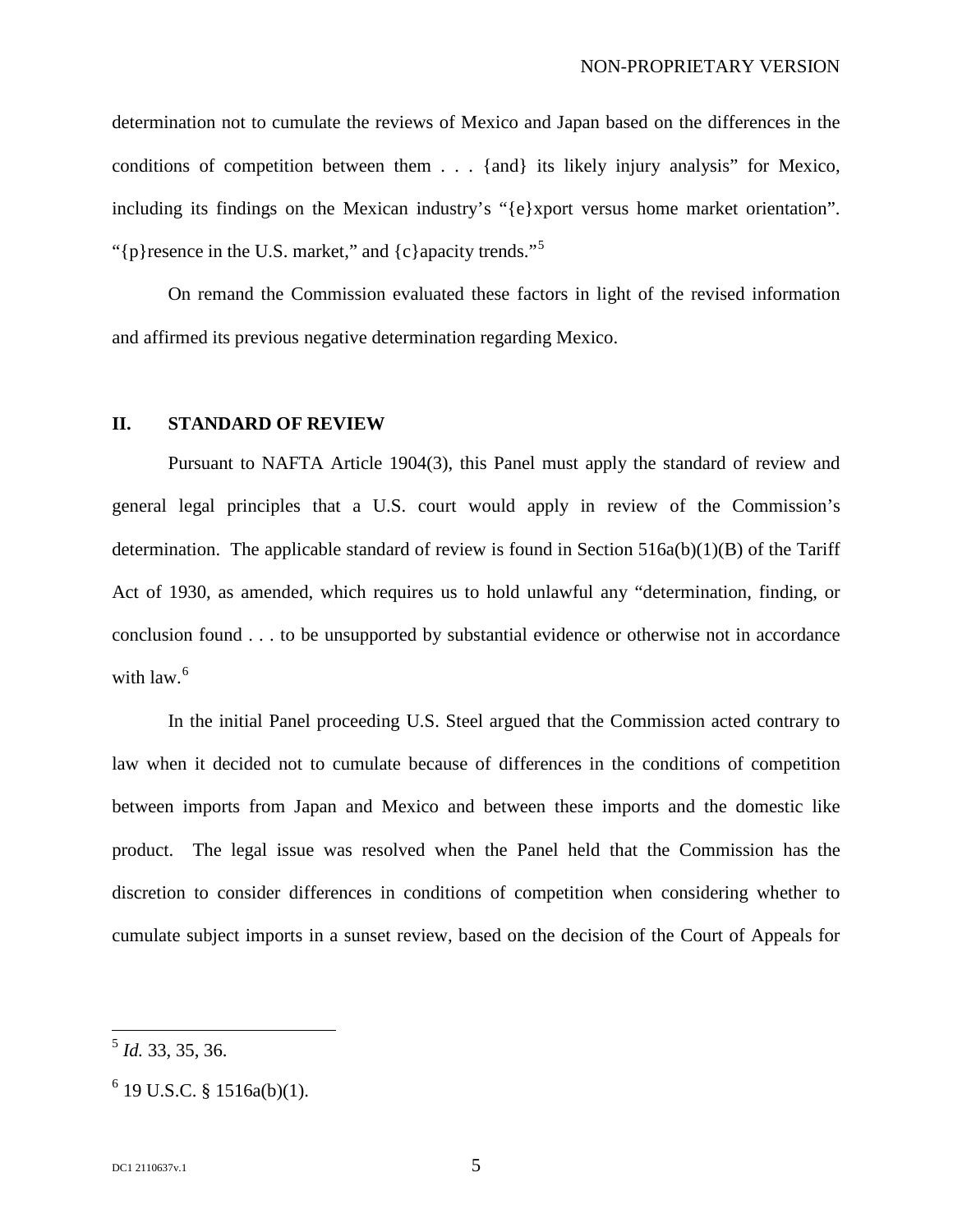the Federal Circuit in *Nucor Corp. v. United States* Court Nos. 2009-1234,-1235 (Fed. Cir. Apr.  $7, 2010$  $7, 2010$ .<sup>7</sup>

The remaining issue is whether the Commission's decision is supported by substantial evidence. Here we are faced with a choice between two conflicting interpretations of the evidence.

U.S. Steel contends that the revised Procarsa data negates the basis for the Commission's findings on cumulation and likelihood of injury. In the sunset review the Commission found that there is a fundamental difference in the conditions of competition between Japanese and Mexican imports because the Mexican industry's ability to compete in the U.S. market was substantially reduced when Productora Mexicana de Tuberia (PMT), the most aggressive Mexican producer, went out of business. PMT's liquidation reduced total Mexican capacity by [Termular life short tons, and the Commission believed that no other Mexican producer had added any new capacity. The Commission was not aware that  $\lceil$ 

I U.S. Steel argues that the new information required the Commission to cumulate imports from Mexico and Japan because the information demonstrates that the Mexican industry will compete directly with Japanese and U.S. production in the event of revocation. It also argues that the new information demonstrates that imports from Mexico, when considered alone, will injure the domestic industry if the antidumping duty order is revoked. The Commission, however, discounted the significance of the  $\lceil$ 

I and reaffirmed its decisions on cumulation and likely injury.

<span id="page-5-0"></span> <sup>7</sup> Panel Decision at 19-20.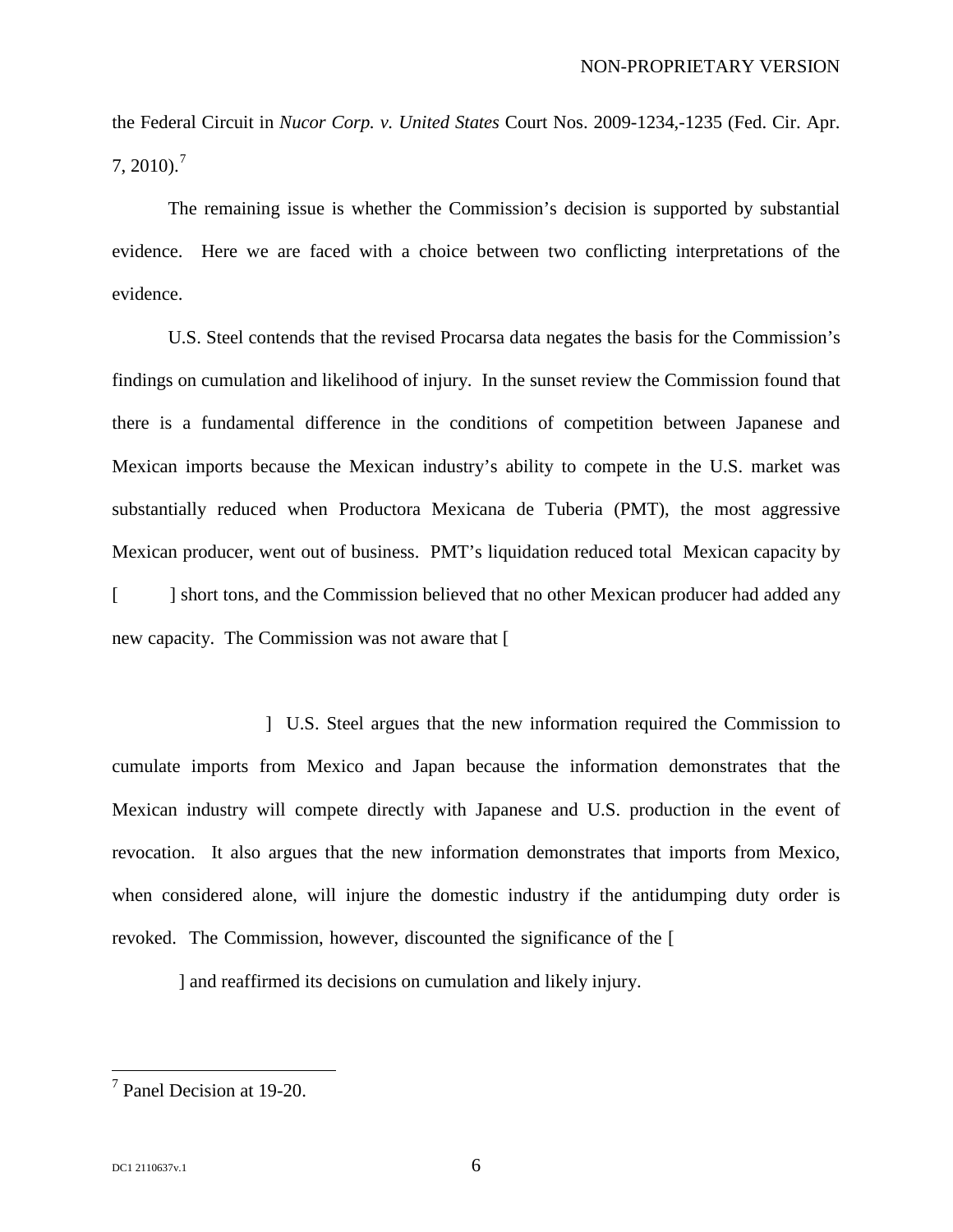U.S. Steel presents a plausible interpretation of the evidence, which, if accepted by the Panel, could warrant reversal of the ITC's decision. The Commission also presents a plausible interpretation of the same evidence that justifies affirmation of its initial decision.

U.S. Steel is essentially asking the Panel to re-weigh the evidence and to substitute our judgment for that of the Commission, which we cannot do. In the words of the Court of Appeals for the Federal Circuit: "We must affirm a Commission determination if it is reasonable and supported by the record as a whole, even if some evidence detracts from the Commission's conclusion."[8](#page-6-1) The Federal Circuit made clear that when there is substantial evidence to support both sides of an issue, the courts must defer to the Commission. "Substantial evidence exists on both sides of the issues. The Commission opted for one interpretation and the Court of International Trade for another. In such a situation, however, the statutory substantial evidence standard compels deference to the Commission."[9](#page-6-2) This standard governs Panel reviews of ITC determinations and our decision in this case. For the reasons set forth below, the Panel finds that the Commission's decision on remand is supported by substantial evidence, and therefore must be affirmed.

#### <span id="page-6-0"></span>**III. CUMULATION**

The Commission exercised its discretion not to cumulate subject imports from Japan and Mexico because it found that producers in Japan and Mexico would not be likely to compete under similar conditions in the U.S. market. The Panel directed the Commission to reconsider this finding in light of the revised Procarsa data because the  $\lceil$ 

<span id="page-6-1"></span> <sup>8</sup> *Nippon Steel Corp. v. United States*, 458 F. 3d 1345, 1352 (Fed. Cir. 2006) (quoting *U.S Steel Group v. United States*, 96 F.3d 1352, 1357 (Fed. Cir. 1996).

<span id="page-6-2"></span><sup>9</sup> *Id.* at 1354.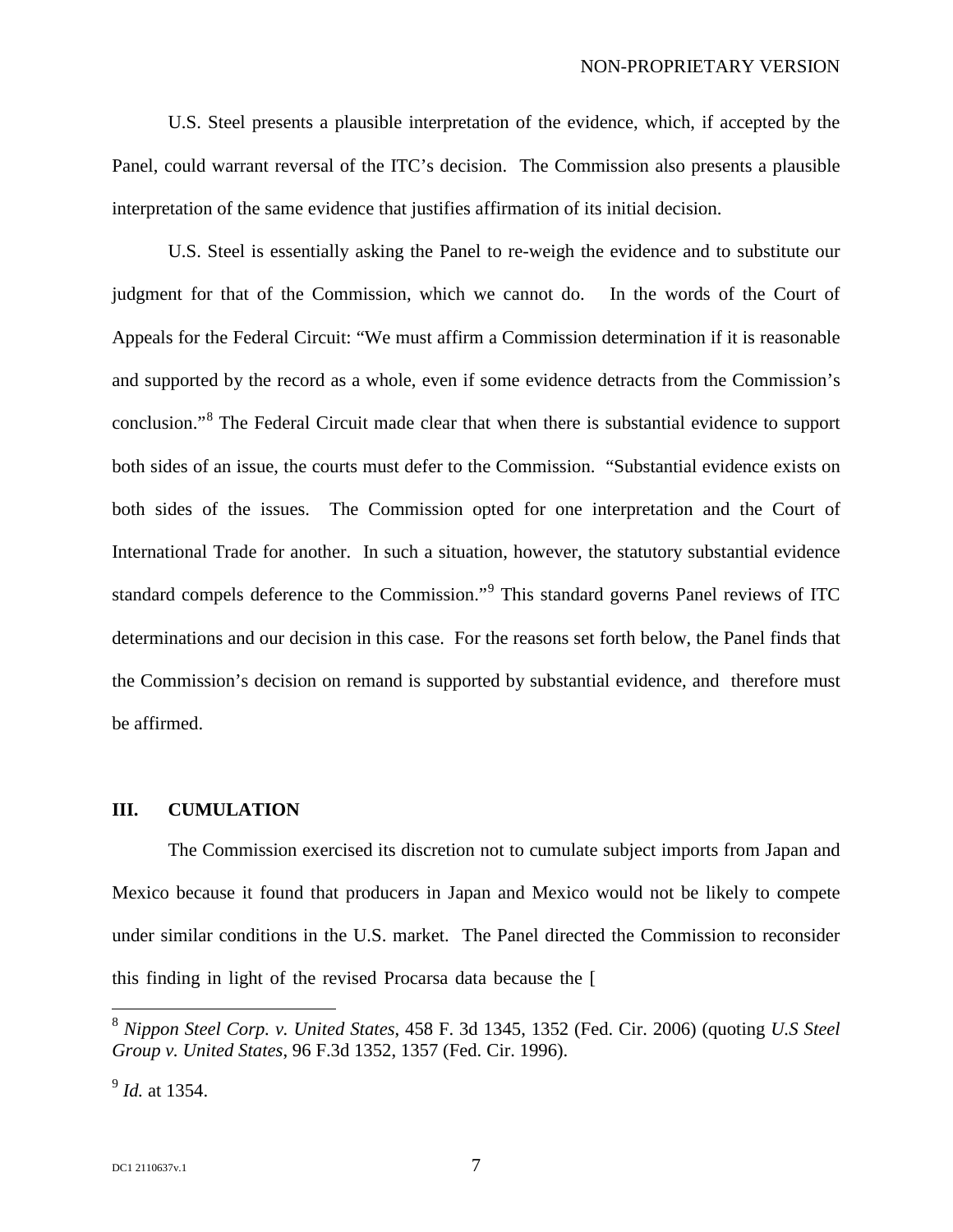production capacition capacition capacity could result in increased competition between Mexican and Japanese CWLDLP in the U.S. market.<sup>10</sup> In the sunset review the Commission found that the liquidation of PMT diminished the likelihood of competition between Japan and Mexico because it substantially reduced the total capacity of the Mexican industry since no other Mexican producer had reported plans to increase its capacity.<sup>[11](#page-7-2)</sup> The Commission was not aware at that time that [Procarsa reported in its revised questionnaire response that it intends to resume exports to the United States if the order is revoked, and that it is in the process of  $\lceil$ 

 $\mathbf{I}$ 

After considering the revised questionnaire response and the comments of petitioners and respondents, the Commission again determined not to cumulate imports from Mexico and Japan because it found that the Mexican and Japanese producers would not be likely to compete under similar conditions in the U.S. market.<sup>[12](#page-7-3)</sup> The Commission cited a number of factors to support that decision.

#### **A. Product Range**

<span id="page-7-0"></span>The Commission noted that Mexican producers generally produce and sell a different range of CWLDLP products than U.S. and Japanese producers. Since 2003 the Mexican industry has produced negligible quantities of CWLDLP of grades X-70 and above while these grades accounted for a substantial percentage of sales by U.S. and Japanese producers. The

<span id="page-7-1"></span><sup>&</sup>lt;sup>10</sup> Panel Decision at 45.

<span id="page-7-2"></span><sup>11</sup>*Certain Welded Large Diameter Line Pipe from Japan and Mexico*, Inv. Nos. 731-TA-919 and 920 (Review), USITC Pub. 3953, Oct. 2007, at 34. As discussed below, the Commission also pointed out that PMT's liquidation eliminated the Mexican company that was the most aggressive competitor in the U.S. market.

<span id="page-7-3"></span> $12$  Remand Determination at 10.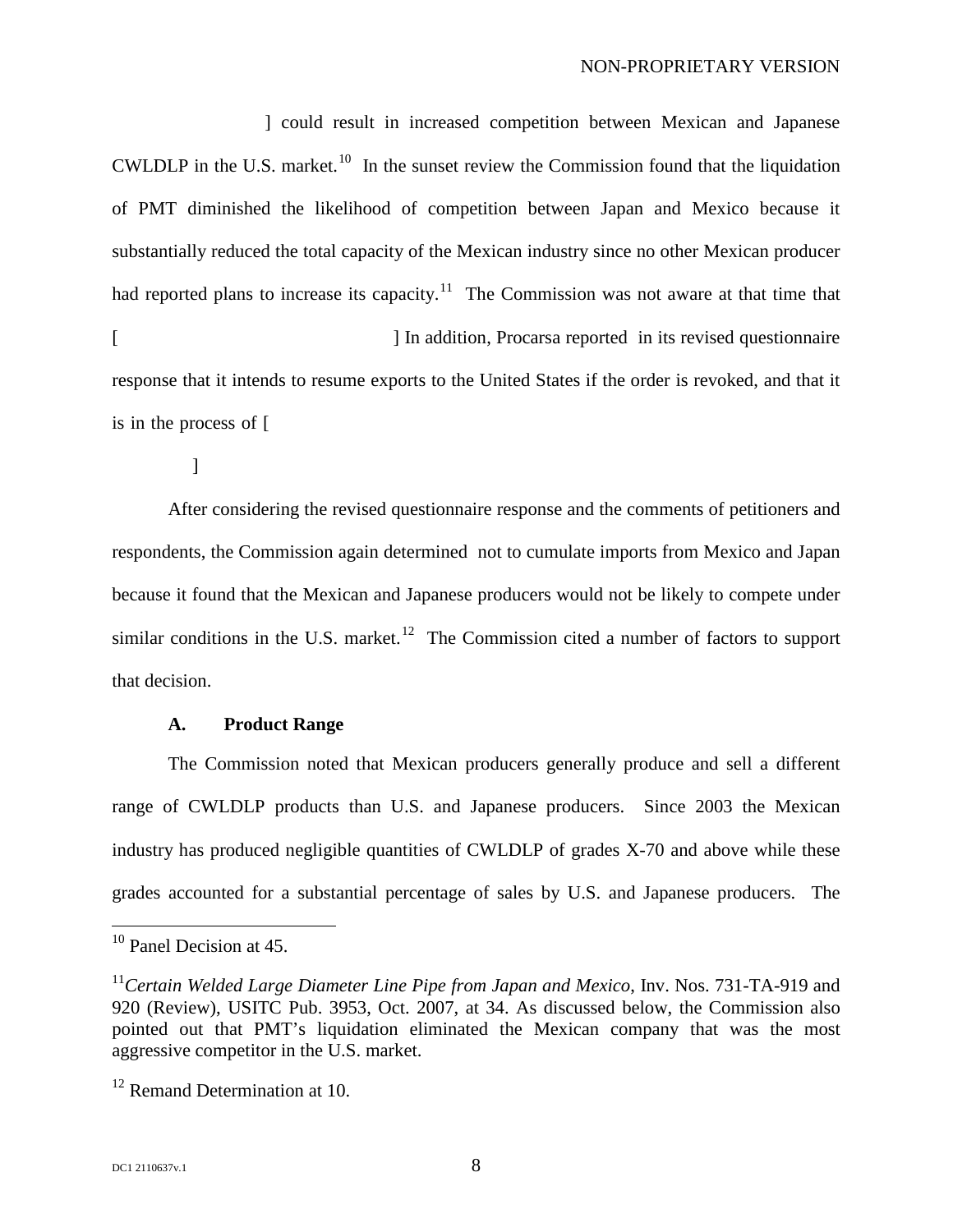Commission found that "{T}he Mexican producers' apparent lack of interest in supplying significant quantities of CWLDLP in grades X-70 and above makes it unlikely that they would compete aggressively with domestic and Japanese producers in the U.S. market, given the increased importance of high-grade products in the U.S. market."<sup>[13](#page-8-1)</sup>

In its original questionnaire response, Procarsa reported that  $\lceil$ 

1. Procarsa did not change this statement in its revised questionnaire response nor did it report that its new production line [

I Therefore, the Panel concluded that the Commission's finding regarding product range would not be affected by Procarsa's revised questionnaire.<sup>[14](#page-8-2)</sup>

U.S. Steel argues that the Commission should have collected additional information on whether Procarsa's new production line is capable of producing grades CWLDLP in grades X-70 and above.<sup>[15](#page-8-3)</sup> The Panel did not require the Commission to collect additional information on this issue because it was not affected by the revised questionnaire. Moreover, when Procarsa submitted the revised questionnaire for the record of the remand proceeding, it did not indicate that it anticipated any changes in its product range.

#### <span id="page-8-0"></span>**B. Export versus home market-orientation**

Procarsa stated in its revised questionnaire that it is in the process of [

l, which suggests that

Procarsa expects to  $\lceil \cdot \cdot \cdot \rceil$  its exports to the United States once it  $\lceil \cdot \cdot \rceil$ 

<span id="page-8-1"></span> <sup>13</sup> *Id.* at 10.

<span id="page-8-2"></span><sup>&</sup>lt;sup>14</sup> Panel Report at 33.

<span id="page-8-3"></span><sup>&</sup>lt;sup>15</sup> U.S. Steel Comments at 7-8.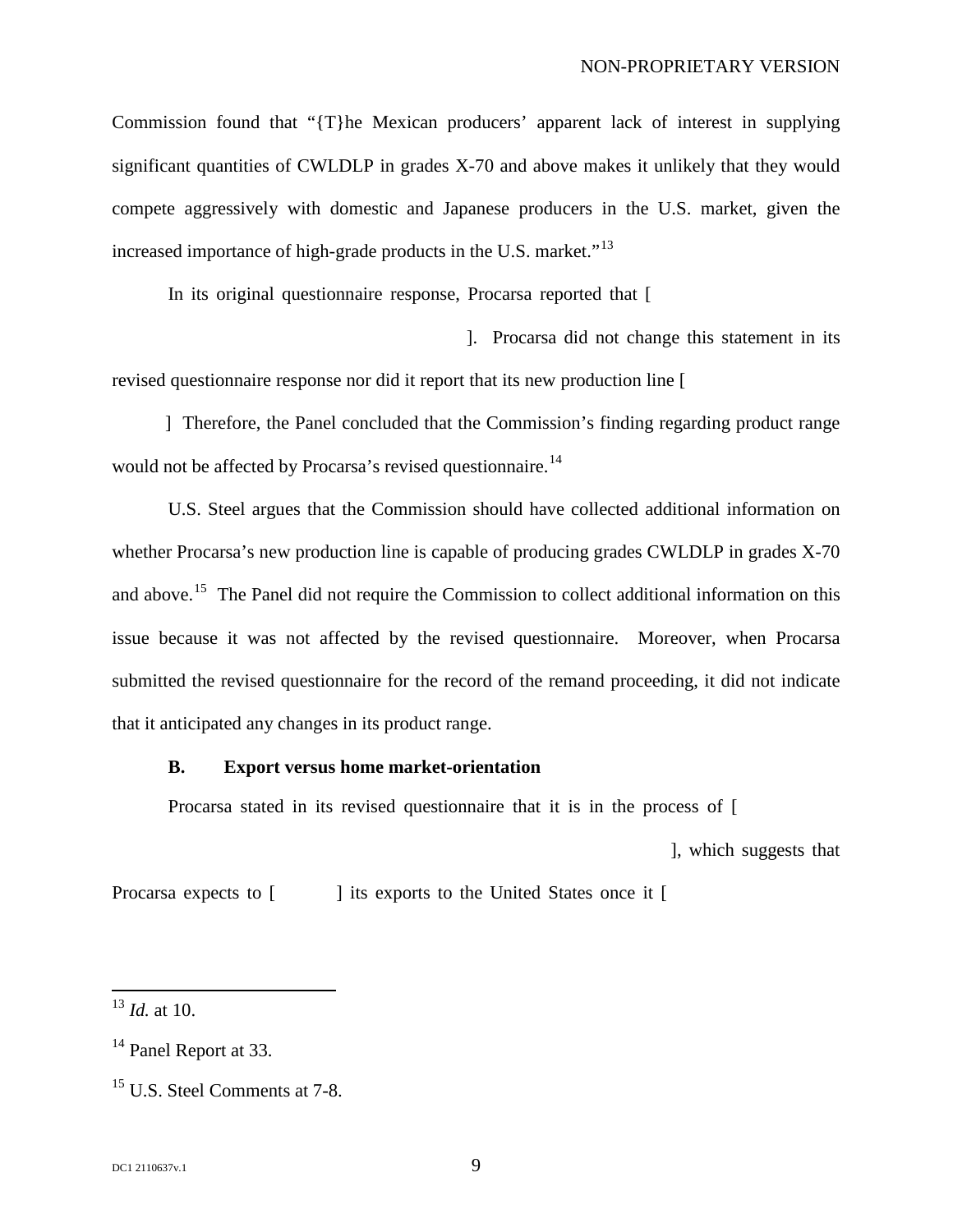$l^{16}$ . This statement, together with the fact that prior to the antidumping duty order the United States was the principal export market for the Mexican industry, indicated to the Panel that this corrected information might have influenced the Commission if it had been available prior to its decision. $17$ 

The Commission considered the information in Procarsa's revised questionnaire on remand but again concluded that the Mexican industry would not become more export-oriented if the order is revoked.

U.S. Steel argues that the Commission acted contrary to law when it denied U.S. Steel's request to collect additional information on Procarsa's efforts to qualify CWLDLP produced on its new production line with U.S. purchasers.<sup>[18](#page-9-2)</sup> The Commission declined to collect this information because it would not alter the Commission's analysis. The revised questionnaire response indicates that Procarsa [installed the new production line based solution line based solely on the new production line based solely on the new production line based solely on the new production line based solely o

 $\lceil$  and

#### that CWLDLP produced on the new line was [

before the end of  $2008.$  $1^{19}$  $1^{19}$  $1^{19}$  In addition, the revised questionnaire response did not change Procarsa's projection that  $\lceil \frac{7}{5} \rceil$  percent of the total shipments of CWLDLP produced on the new line in 2008 would be sold to Mexican customers and that Procarsa will export only [150] short tons to the United States in 2008. In view of the fact that Procarsa will only export  $\lceil \quad \rceil$  short tons to the United States in 2008 and that  $\lceil$ 

<span id="page-9-0"></span> <sup>16</sup> Procarsa Revised Questionnaire at 7.

<span id="page-9-1"></span><sup>&</sup>lt;sup>17</sup> Panel Report at 34.

<span id="page-9-2"></span><sup>&</sup>lt;sup>18</sup> U.S. Steel Comments at 6-7.

<span id="page-9-3"></span><sup>&</sup>lt;sup>19</sup> Remand Determination at 13.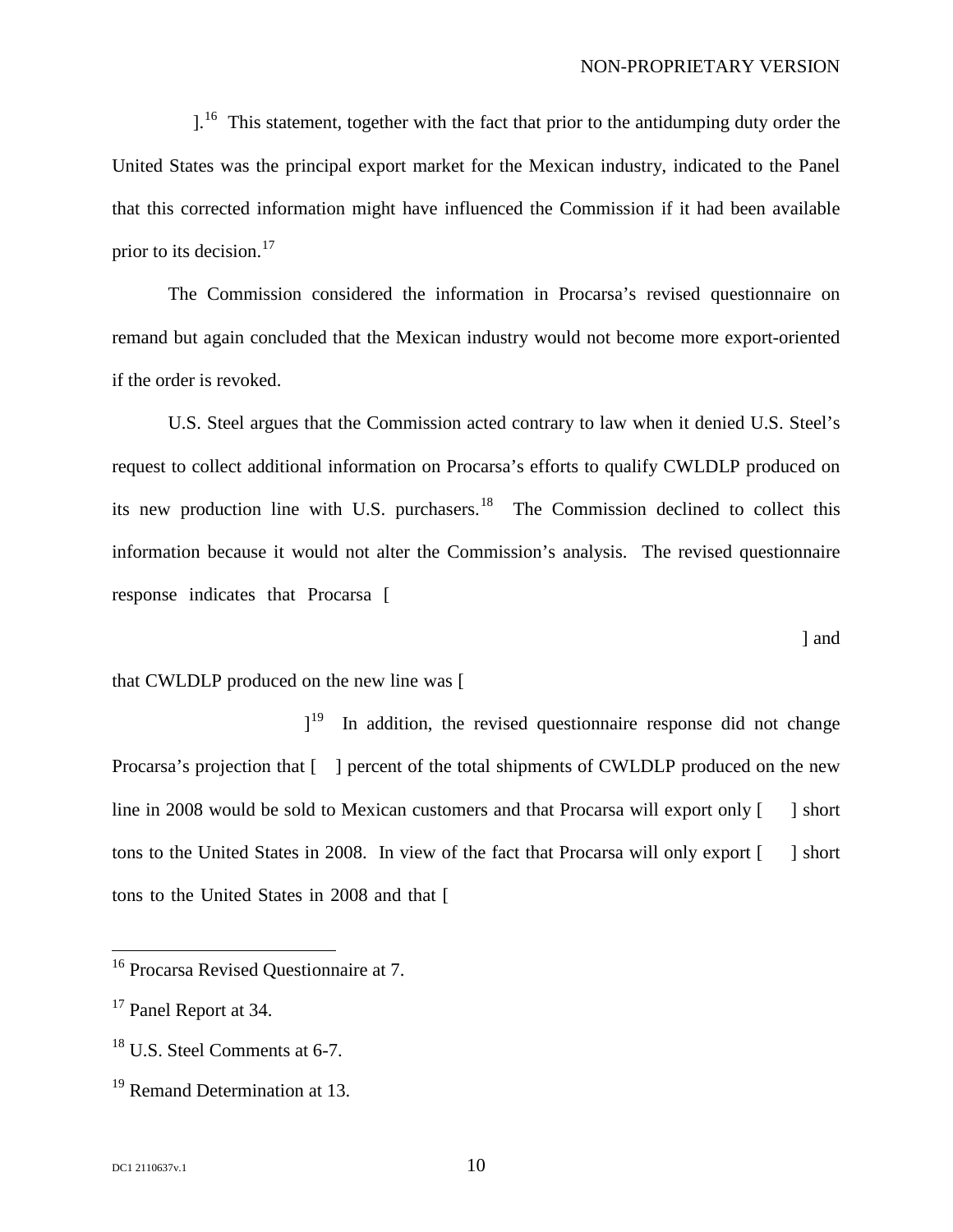1 the Commission concluded that Procarsa is

unlikely to reach this level within a reasonably fore seeable time after revocation.<sup>[20](#page-10-0)</sup>

U.S. Steel argues that the Commission should have extended the scope of its review beyond 2008 to consider Procarsa's and the Mexican industry's capacity in 2009 and 2010. The Commission explained in its remand determination that it focused on Mexican industry data for 2008 and 2009 because that was consistent with its practice of collecting and analyzing projected data for the two full years following the last year of the period examined in the sunset review.<sup>[21](#page-10-1)</sup> U.S. Steel asserts that the Commission collected information on capacity additions more than two years beyond the period of review in the *Hot-Rolled Steel Products* and *Carbon and Alloy*  Steel Wire Rod cases.<sup>[22](#page-10-2)</sup> The Commission disputes U.S. Steel's characterization of those decisions and points out that the facts are distinguishable from the facts of the instant case.<sup>[23](#page-10-3)</sup>

U.S. Steel's citations to previous ITC determinations are not persuasive. The Federal Circuit held that in view of the highly fact-intensive nature of ITC investigations, "each injury investigation is *sui generis*, involving a unique combination of many economic variables, and consequently, a particular circumstance in a prior investigation cannot be regarded by the {Commission} as dispositive of the determination in a later investigation."<sup>[24](#page-10-4)</sup> Moreover, the

<span id="page-10-0"></span> <sup>20</sup> *Id.* at 13-14.

<span id="page-10-1"></span><sup>21</sup> *Id.* at 14, n. 62.

<span id="page-10-2"></span> $22$  U.S. Steel Comments at 5.

<span id="page-10-3"></span> $^{23}$  ITC Response to U.S. Steel Comments, at 17-20.

<span id="page-10-4"></span><sup>24</sup> *Nucor Corp. v. United States,* 414 F.3d 1331, 1340 (Fed. Cir. 2005)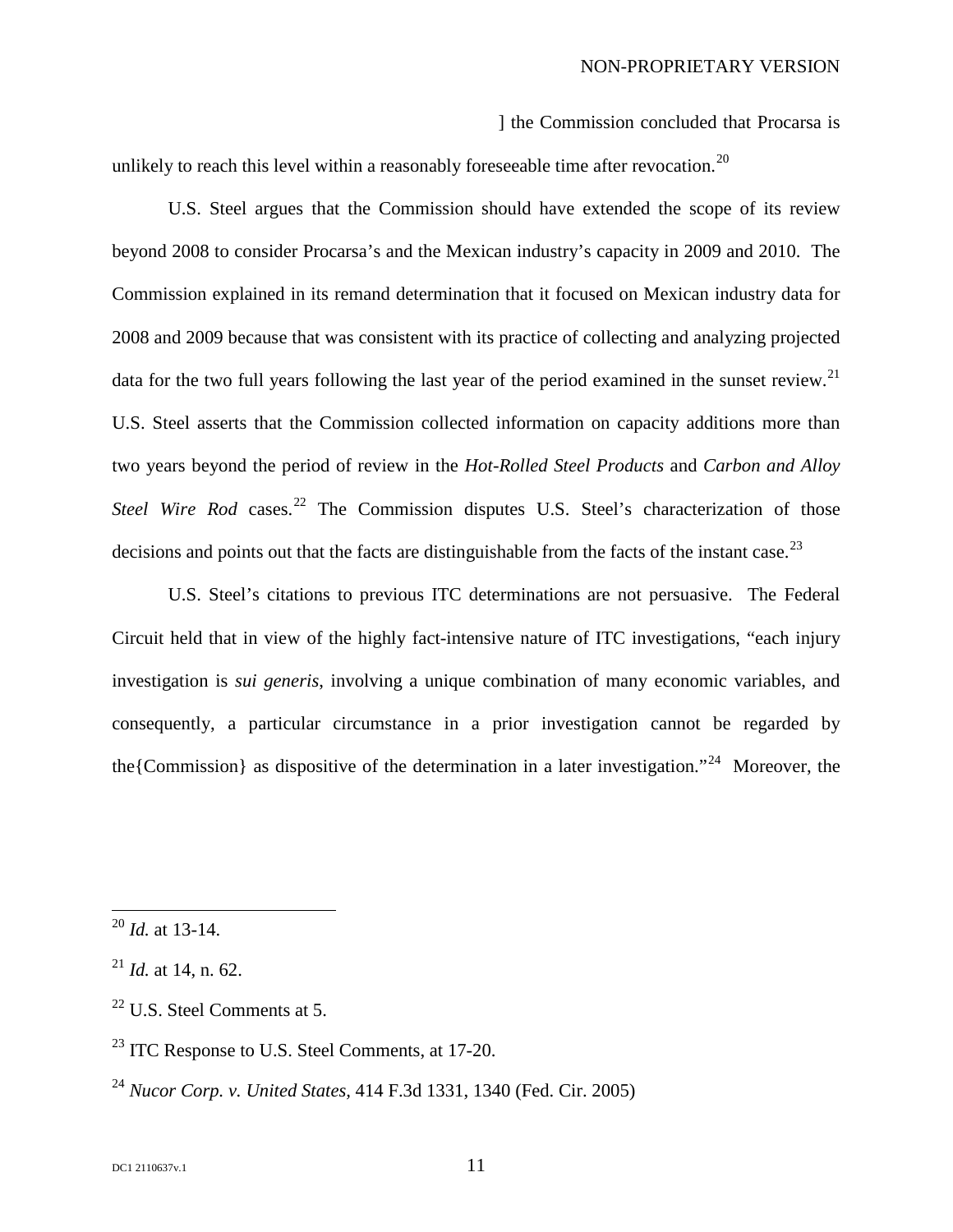Federal Circuit has held that "the Commission has broad discretion with respect to the period of investigation that it selects for purposes of making a material injury determination. "[25](#page-11-0)

Nevertheless, the Commission did consider capacity trends beyond the standard two-year period into 2009 and 2010. It concluded that even if Procarsa could increase its exports to [15,000] short tons in 2009, and assuming that the Mexican industry's home market shipments in 2009 will be the same as in 2008, Mexican producers would export at most  $\lceil \cdot \rceil$  percent of their total shipments in 2009 in contrast to the Japanese industry's projected exportation of 98.8 percent of total shipments in  $2008.<sup>26</sup>$  $2008.<sup>26</sup>$  $2008.<sup>26</sup>$ 

The Commission found a pronounced divergence in capacity trends between the Japanese and Mexican industries. While there were no reported changes in Japanese capacity over the period of investigation, the capacity of the Mexican industry dropped substantially when PMT, Mexico's [included 1] producer and exporter to the United States over the original period, ceased production and shipped its equipment to Saudi Arabia, eliminating [75,000] short tons of Mexican capacity. The other Mexican producers did not expand capacity during the period examined, and Procarsa is the only producer that predicted it would [increase capacity] in the future. However, Procarsa's [capacity increase] falls far short of offsetting the sharp drop in overall Mexican capacity resulting from PMT's liquidation. The new Procarsa line will increase Mexican CWLDLP capacity by [1000] short tons in 2008, leaving the Mexican industry's capacity  $\lceil \frac{3}{500}\rceil$  short tons lower than in the period of the original investigation.<sup>[27](#page-11-2)</sup>

<span id="page-11-0"></span> <sup>25</sup> *Id.* at 1337.

<span id="page-11-1"></span><sup>&</sup>lt;sup>26</sup> Remand Determination at 15.

<span id="page-11-2"></span><sup>27</sup> *Id.* at 16.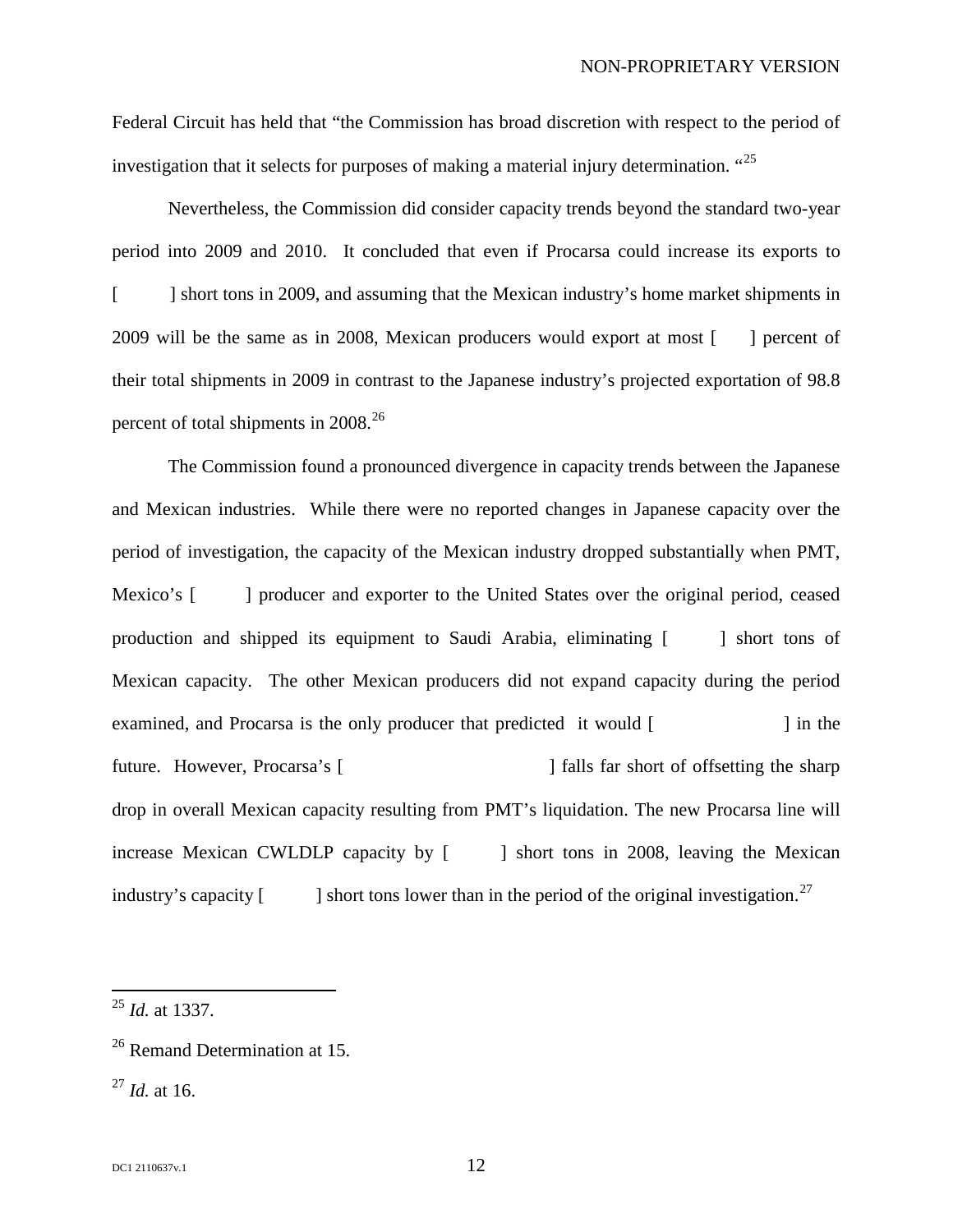NON-PROPRIETARY VERSION

The Commission also considered Procarsa's projection for 2009 and beyond. Procarsa projected that its new production line will have the capacity to produce  $\lceil$ 

"large diameter pipe in 2009, including both CWLDLP and nonsubject products] The

Commission found that if Procarsa [allocates 70 percent of its capacity to COMLDEP it would still leave the Mexican industry capacity [40,000] short tons lower than during the original investigation period, before PMT's liquidation. The Commission discounted the significance of Procarsa's projection that it would eventually have a capacity of  $\lceil \cdot \cdot \cdot \rceil$  short tons because this number represents only maximum theoretical capacity based on operating three shifts a day, and Procarsa reported that [it

as would be necessary to produce at the necessary to produce at the  $\mathcal I$ [28](#page-12-0)

U.S. Steel does not cite any evidence that contradicts the Commission's analysis of the capacity data in Procarsa's revised questionnaire response. We therefore hold that the Commission's finding of divergent capacity trends between the Mexican and Japanese industries is supported by substantial evidence.

The Commission's decision not to cumulate imports from Japan and Mexico is based on other factors in addition to the divergence in capacity trends.

The Commission found that the Japanese industry is highly export-oriented, with a relatively low level of home market shipments. In 2006 Japanese producers exported 98.4 percent of their shipments and made only 1.5 percent of their shipments within Japan. Mexican producers, on the other hand, made [97.7] percent of their total shipments within Mexico and exported only  $\lceil$  1 percent.<sup>[29](#page-12-1)</sup>

<span id="page-12-0"></span><sup>&</sup>lt;sup>28</sup> Remand Determination at 16, n.74.

<span id="page-12-1"></span><sup>29</sup> *Id.* at 11.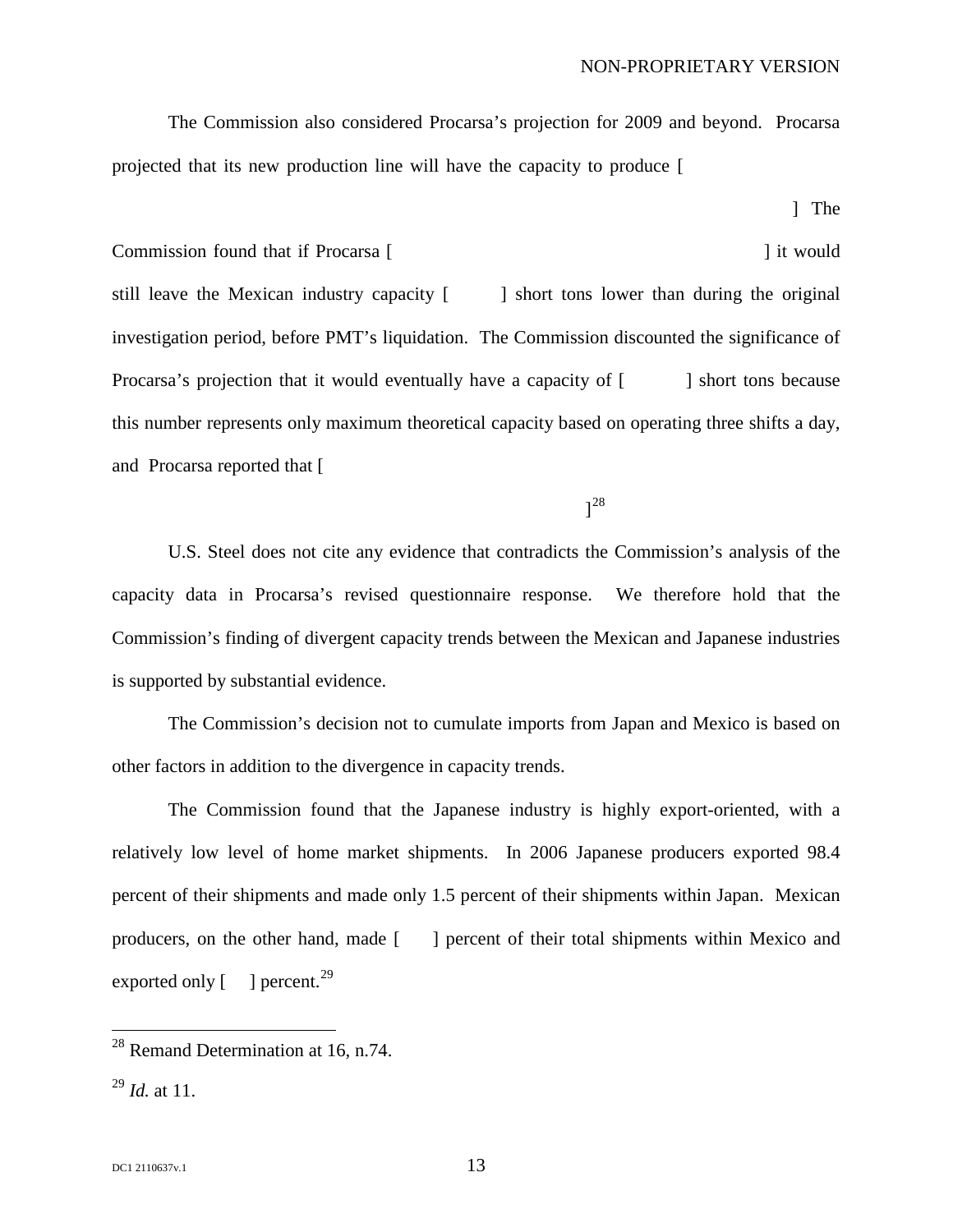It is understandable that the Mexican producers would prefer to concentrate on their home market because they receive preferential treatment from PEMEX, the state-owned energy company that controls most Mexican purchases of CWLDLP, prices are relatively higher in Mexico due to import barriers, and the Mexican home market demand has steadily increased.<sup>[30](#page-13-0)</sup>

Moreover, the Japanese producers continued to export CWLDLP to the United States in significant quantities after the antidumping duty order was issued while exports from Mexico dwindled to zero.<sup>[31](#page-13-1)</sup>

U.S. Steel argues that the Commission erred in relying on trends during the period of review because "a reduction in imports following the imposition of an order is to be expected and is *not* evidence that imports will be at low levels if the order were revoked." [32](#page-13-2) However, the fact that the Japanese producers maintained a significant presence in the U.S. market despite the imposition of antidumping duties while the Mexican producers reduced their exports to zero over the period of review demonstrates a clear difference in export orientation between the two industries. Moreover, as noted in the Commission's response to U.S. Steel's comments, the statute directs the Commission to consider conditions during the period of an antidumping duty order in evaluating the likely effect of revocation of the order, and the Federal Circuit has affirmed the Commission's reliance on trends during the period of review in analyzing the likely differences of competition between producers in different countries for cumulation purposes.  $33$ 

<span id="page-13-0"></span> <sup>30</sup> *Id.* at 12.

<span id="page-13-1"></span><sup>31</sup> *Id.* at 17.

<span id="page-13-2"></span> $32$  U.S. Steel Comments at 14 (emphasis in original).

<span id="page-13-3"></span><sup>33</sup> *See* ITC Response to U.S. Steel Comments at 31-32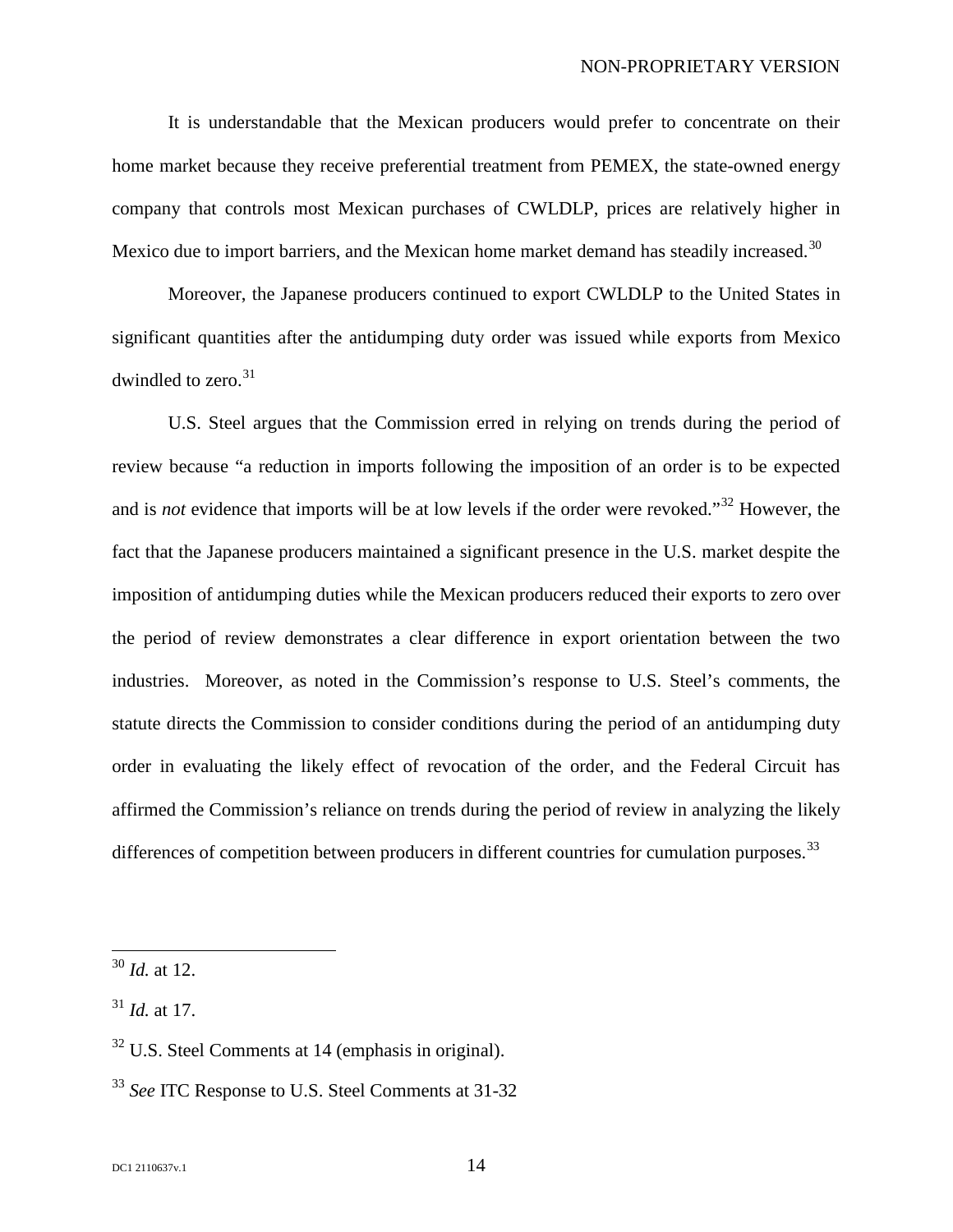In view of the foregoing, we hold that the Commission's decision not to cumulate imports from Mexico and Japan is supported by substantial evidence.

### <span id="page-14-0"></span>**IV. LIKELIHOOD OF INJURY FROM MEXICO**

Having determined not to cumulate imports from Mexico and Japan, the Commission next determined whether revocation of the antidumping duty order with respect to Mexico alone would be likely to result in continuation or recurrence of material injury to the domestic industry. In this connection the Commission considered the likely volume and price effects of revocation.

### **A. Volume effects**

<span id="page-14-1"></span>In deciding the issue of likely volume effects the Commission made the same factual findings that it made regarding cumulation.

The Commission stated that it would be difficult for Mexican producers to rapidly increase their exports to the United States because they virtually abandoned the U.S. market after the antidumping duty order was issued in 2003, and they would have to seek out and re-establish relationships with U.S. importers and purchasers after revocation in order to reenter the market.<sup>[34](#page-14-2)</sup>

The Mexican producers reported that they would resume exports to the United States in the event of revocation. Nevertheless, the Commission found that the Mexican producers would likely remain focused on their home market where they are protected from foreign competition, receive preferential treatment from PEMEX, and enjoy much higher prices and growing demand.<sup>[35](#page-14-3)</sup> Moreover, the closure and liquidation of PMT substantially reduces the likelihood that CWLDLP exports from Mexico would increase significantly after revocation. The

<span id="page-14-2"></span><sup>&</sup>lt;sup>34</sup> Remand Determination at 23.

<span id="page-14-3"></span><sup>35</sup> *Id.* at 12.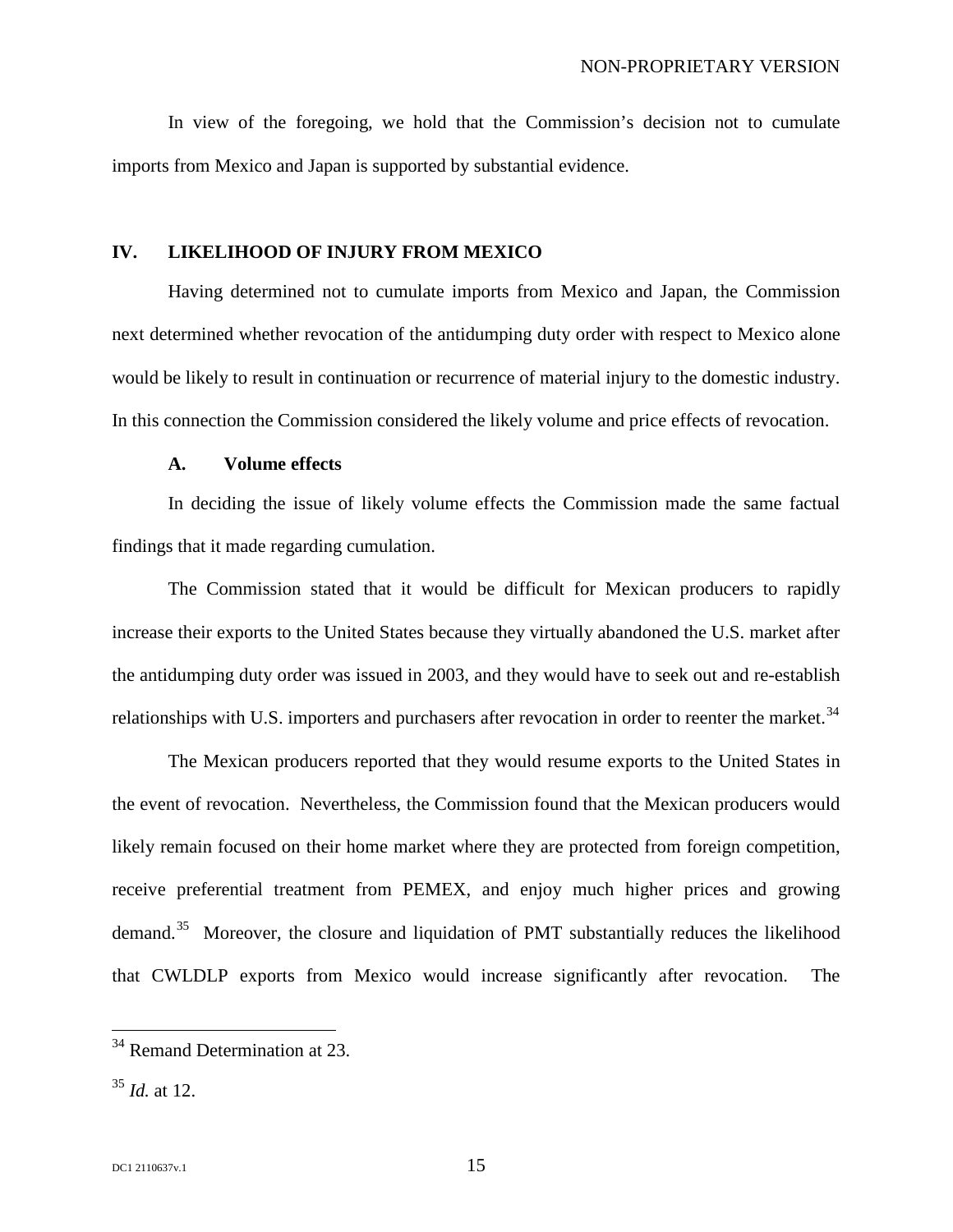Commission found that the closure of PMT substantially reduced the total capacity of the Mexican industry even after accounting for [Procarsa's projected in capacity.] U.S. Steel argues that despite the closure of PMT, the capacity of the Mexican industry [

production line.] [36](#page-15-0)

The Commission discounted the significance of the  $\lceil$ 

Procarsa projected an increase of [beinds in 2008, which leaves total Mexican capacity [64,500] short tons lower than during the original investigation period before PMT's liquidation. [37](#page-15-1) Even after adding Procarsa's [estimated capacity for 2009,] the total capacity of the Mexican industry would remain [40,000] short tons lower than during the original investigation period.<sup>[38](#page-15-2)</sup> U.S. Steel contends that in 2010 industry-wide capacity will far exceed the level of the original investigation period when [Procarsa completes the addition of 180,000  $\mu$ short tons of capacity.<sup>[39](#page-15-3)</sup>

As noted by the Commission, neither Procarsa nor any other Mexican producer stated what its capacity would be in  $2010<sup>40</sup>$  $2010<sup>40</sup>$  $2010<sup>40</sup>$  Procarsa predicted that its maximum capacity to produce all types of "large diameter pipe" including subject and nonsubject products would reach [15,000,000]

l, but it did not state when it would reach the

projected [180,000] short tons level.

<span id="page-15-2"></span><sup>38</sup> *Id.* at 26.

<span id="page-15-0"></span><sup>&</sup>lt;sup>36</sup> Remand Determination at 25.

<span id="page-15-1"></span> $^{37}$  *Id.* 

<span id="page-15-3"></span><sup>39</sup> U.S. Steel Comments at 4-5.

<span id="page-15-4"></span><sup>40</sup> Remand Determination at 26.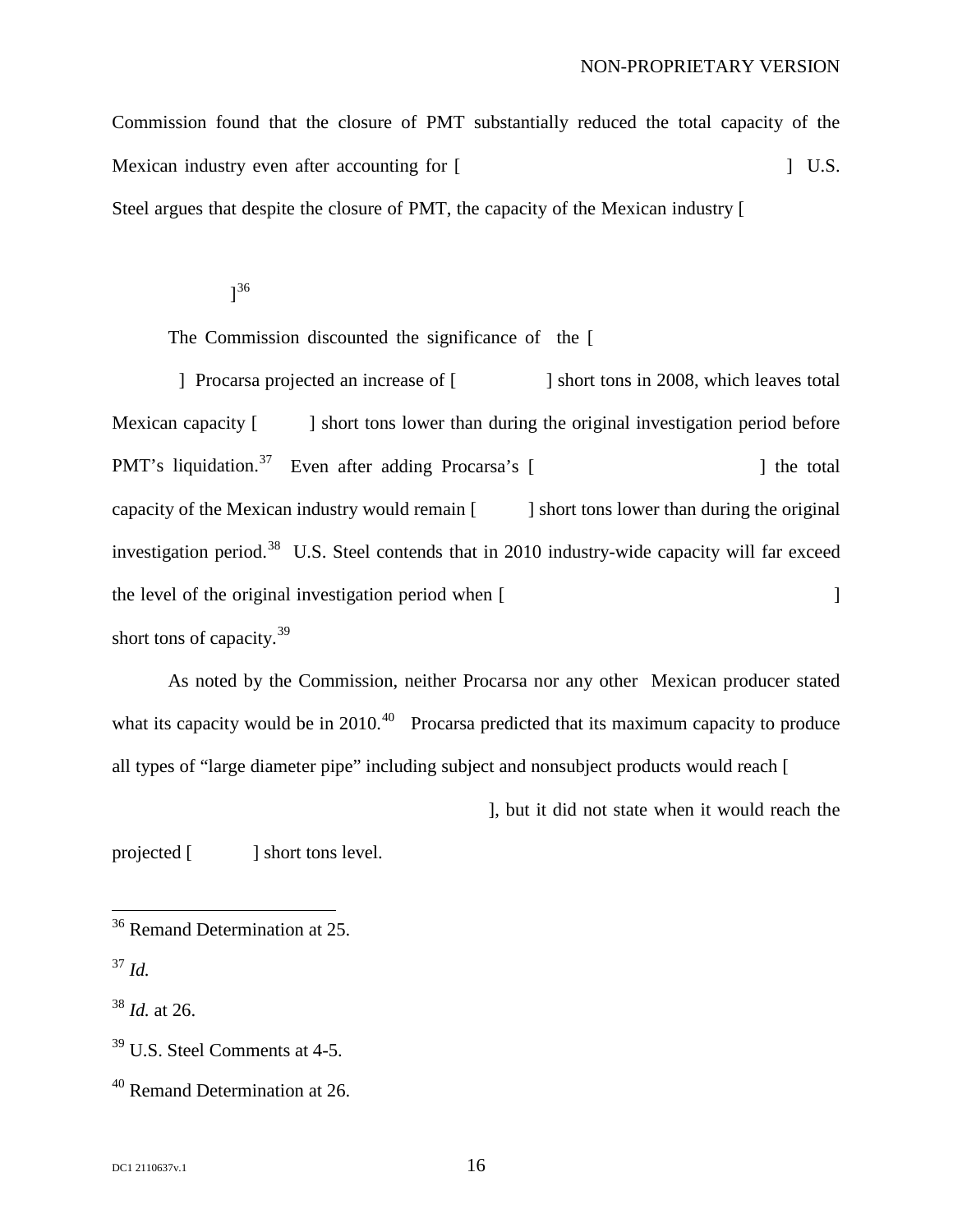More important, the projected  $\begin{bmatrix} 1 & 0 \\ 0 & 1 \end{bmatrix}$  short ton capacity is a theoretical maximum capacity based on running three shifts a day, not an actual operating capacity. Procarsa's revised questionnaire response states, [

for the number of shifts it does run.  $\mathbf{J}$  $1<sup>41</sup>$  The Commission therefore did not accept U.S. Steel's argument that Procarsa's new production line would increase Mexican industry capacity by  $\left[ \right]$  short tons in 2010.<sup>[42](#page-16-1)</sup>

The Commission also chose not to give "authoritative weight" to the capacity reported by the Mexican industry because it doubted that the producers could ever achieve full utilization of the reported capacity. Mexican producers produced more CWLDLP in 2006 than in any other year since at least 1998, and yet utilized only  $\lceil$ I percent of their reported capacity.<sup>[43](#page-16-2)</sup>

U.S. Steel argues that because of the reported [expansion in Processes 2011] revocation of the antidumping duty order would likely result in a substantial increase in the volume of Mexican exports to the United States. The Commission disagrees. The Commission complied with the Panel's instructions by re-evaluating its decision in light of the revised Procarsa questionnaire response and it concluded that revocation of the order would not have significant volume effects. U.S. Steel disagrees with the Commission's analysis and argues that the Commission should have given greater weight to the capacity data. However, the Panel may

<span id="page-16-0"></span> <sup>41</sup> Procarsa Revised Questionnaire Response at II-4.

<span id="page-16-1"></span><sup>42</sup> Remand Determination at 26, n.116.

<span id="page-16-2"></span><sup>43</sup> *Id.* at 26.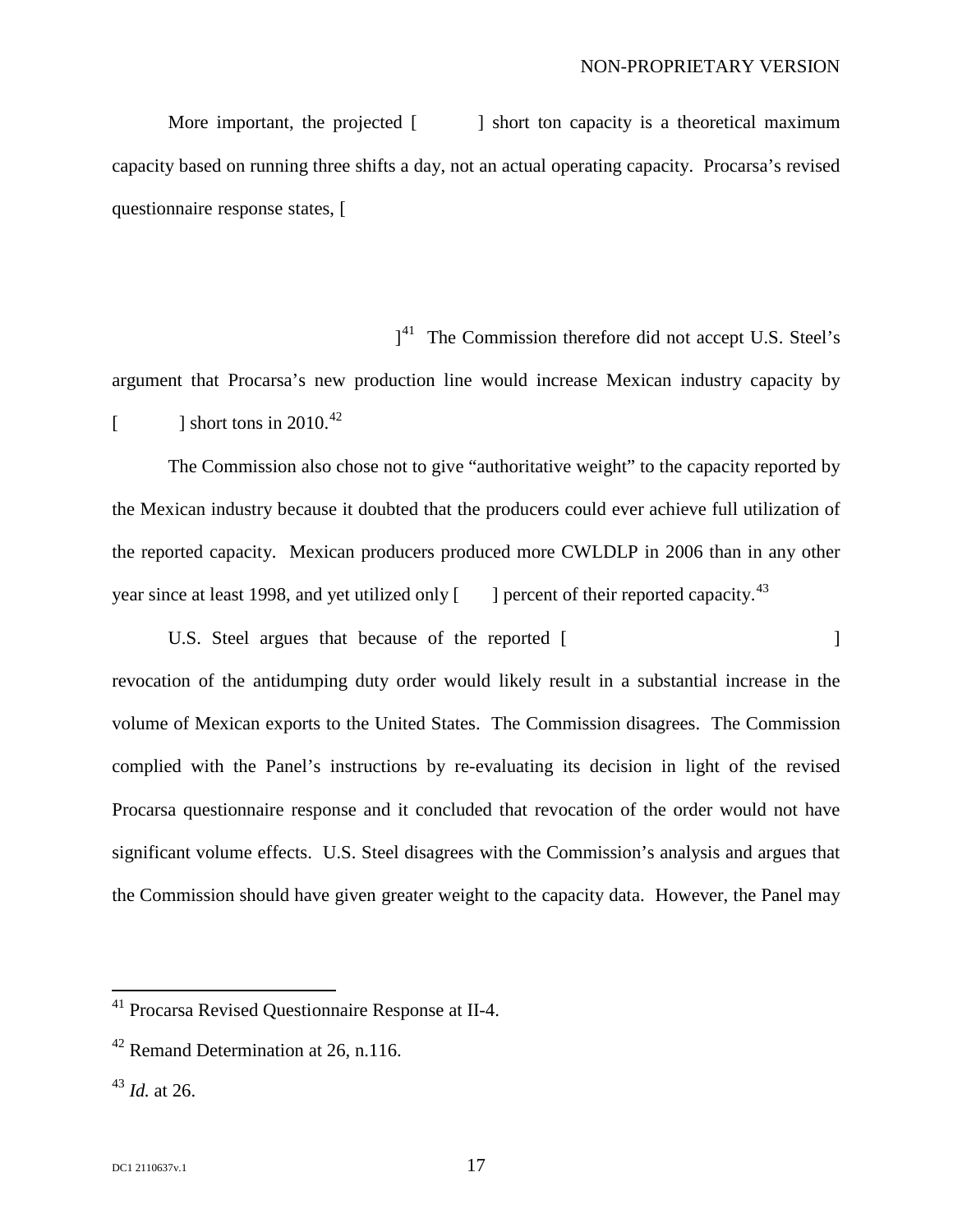not re-weigh the evidence or substitute its judgment for that of the Commission. We find that the Commission's evaluation of the revised capacity data is supported by substantial evidence.

In addition, while expansion of capacity is a relevant factor in determining the likely effect of revocation, an increase in capacity alone does not necessarily result in a increase in imports. As the Mexican respondents pointed out, the capacity figures reported by the Mexican producers have always been far in excess of their actual production, and that reported capacity has not resulted in increased production and exports to the United States—even when there was no antidumping order.<sup>[44](#page-17-1)</sup>

The Commission found that other factors would likely limit the volume of Mexican exports to the United States. These include the difficulty of re-establishing relationships with U.S. importers and purchasers after the Mexican producers virtually abandoned the U.S. market, and the Mexican producers' continued focus on the home market where they enjoy preferential treatment from PEMEX, protection from imports, high prices and growing demand. These factors have a direct bearing on the likely volume effects of revocation.

We therefore find that the Commission's determination that revocation would not result in a significant increase in the volume of imports from Mexico is supported by substantial evidence.

#### **B. Price effects and impact of subject imports**

<span id="page-17-0"></span>In its initial brief to the Panel, U.S. Steel contended that "the Commission's improper determination with respect to likely volume tainted its conclusions with respect to likely price effect and impact on the domestic industry."<sup>[45](#page-17-2)</sup> On remand, the Commission adopted its Original

<span id="page-17-1"></span><sup>&</sup>lt;sup>44</sup> Comments of Tubacero, S.A. de C.V., Tuberia Laguna, S.A. de C.V., and Tuberias Procarsa, S.A. de C.V., at 18.

<span id="page-17-2"></span> $45$  U.S. Steel Brief at 45.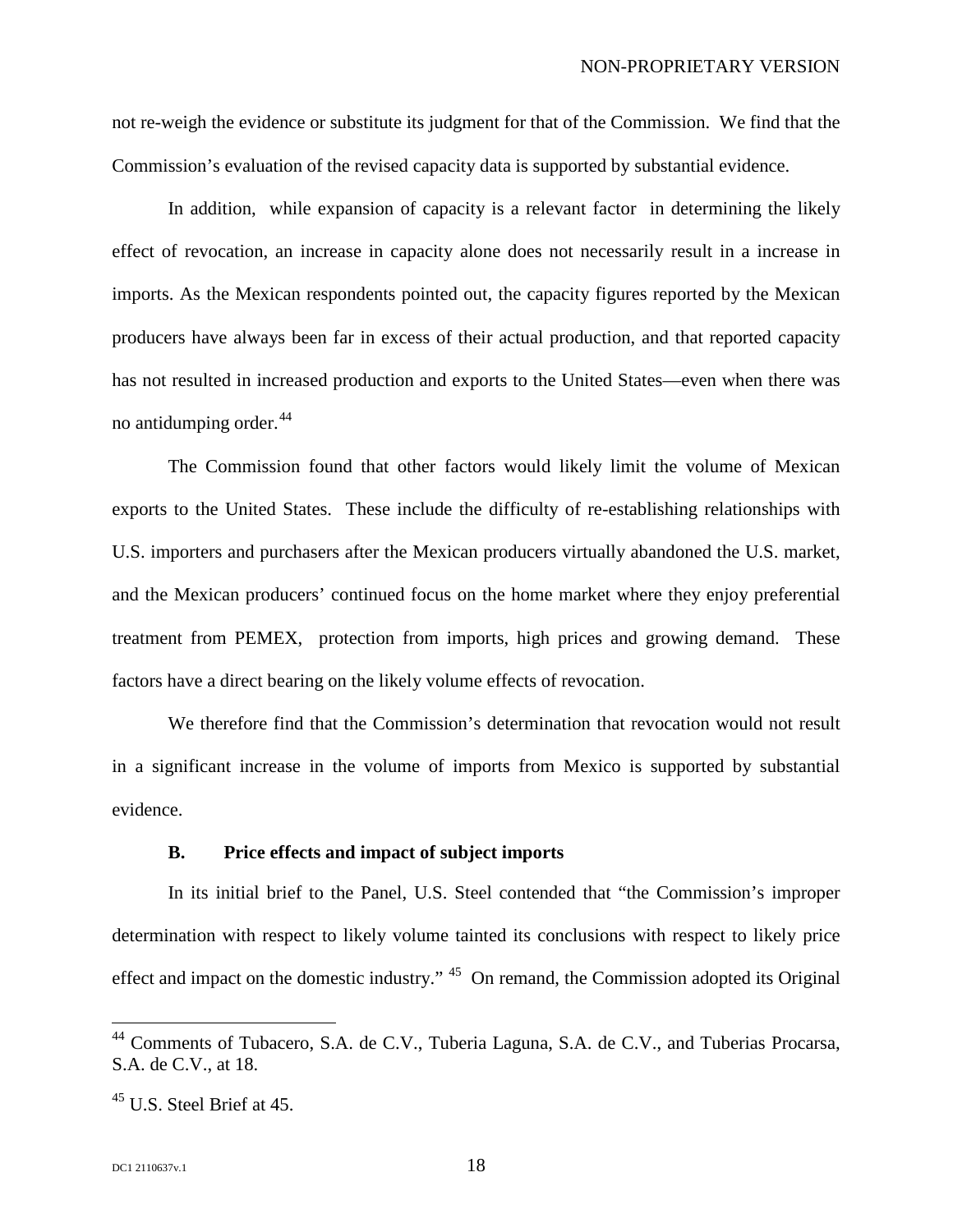Views regarding likely price effects and likely adverse impact on the domestic industry because it again found that the volume of imports from Mexico after revocation would not likely be significant.<sup>[46](#page-18-0)</sup> Having found that the Commission's determination with respect to volume effects is supported by substantial evidence, the Panel sustains the Commission's finding regarding the likely effect of revocation on the price of Mexican CWLDLP in the U.S. market and the likely impact of subject imports on the domestic industry.

The Commission's Remand Determination is hereby affirmed.

<span id="page-18-0"></span> <sup>46</sup> Remand Determination at 30.